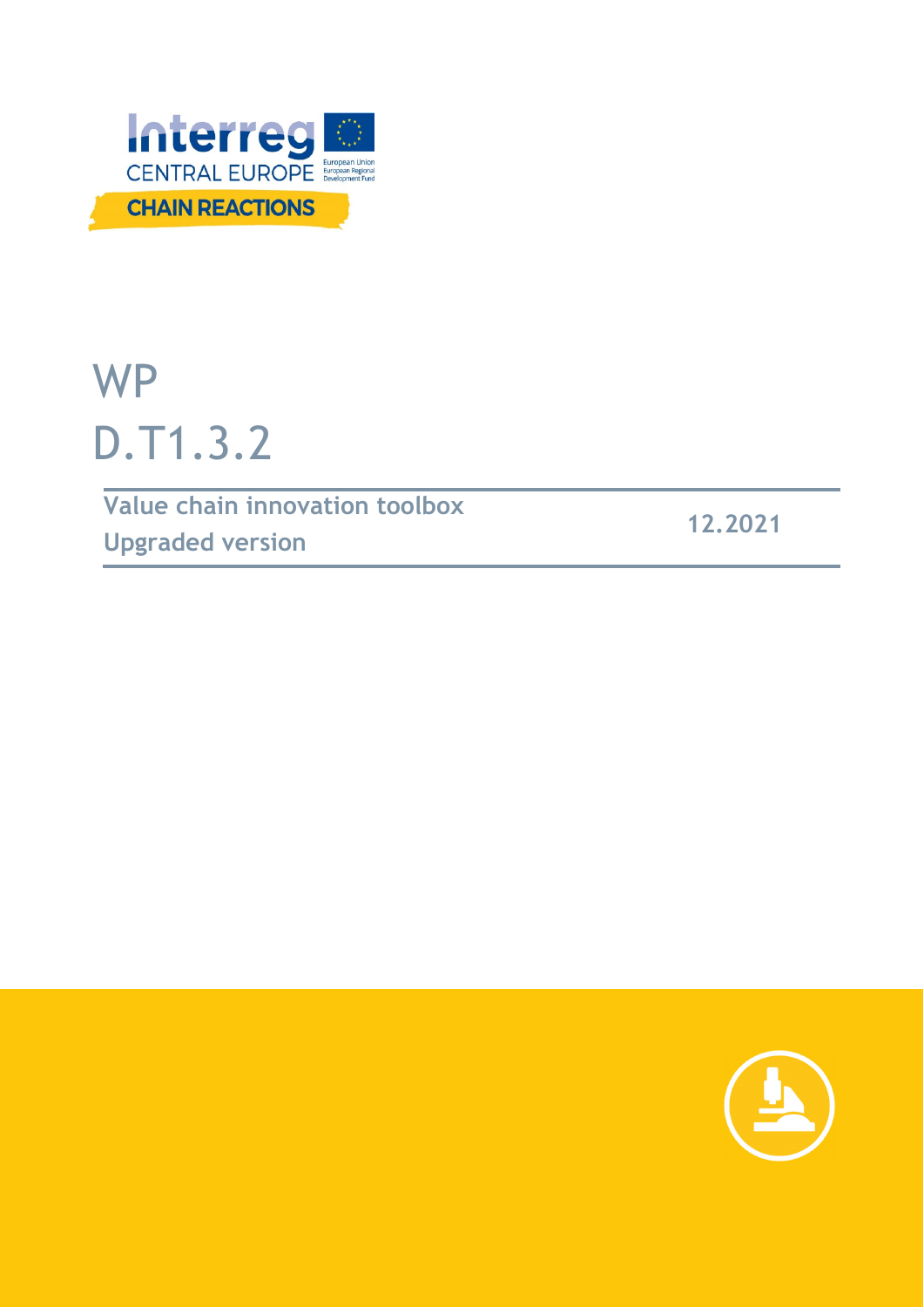



| <b>Project information</b>             |                                                                   |  |
|----------------------------------------|-------------------------------------------------------------------|--|
| Project Index Number:                  | CE1519                                                            |  |
| Project Acronym:                       | <b>CHAIN REACTIONS</b>                                            |  |
| Project Title:                         | Driving smart industrial growth through value chain innovation    |  |
| Website:                               | https://www.interreg-central.eu/Content.Node/CHAIN-REACTIONS.html |  |
| Start Date of the Pro-<br>ject:        | 01.04.2019                                                        |  |
| Duration:                              | 36 Months                                                         |  |
| <b>Document Control page</b>           |                                                                   |  |
| Deliverable Title:                     | DT1.2.2 - Value chain innovation toolbox                          |  |
| Lead Contractor of the<br>Deliverable: | <b>BWCON</b>                                                      |  |
| Authors:                               | <b>BWCON</b>                                                      |  |
| <b>Contractual Delivery</b><br>Date:   | 31.12.2021                                                        |  |
| <b>Actual Delivery Date:</b>           | 20.12.2021                                                        |  |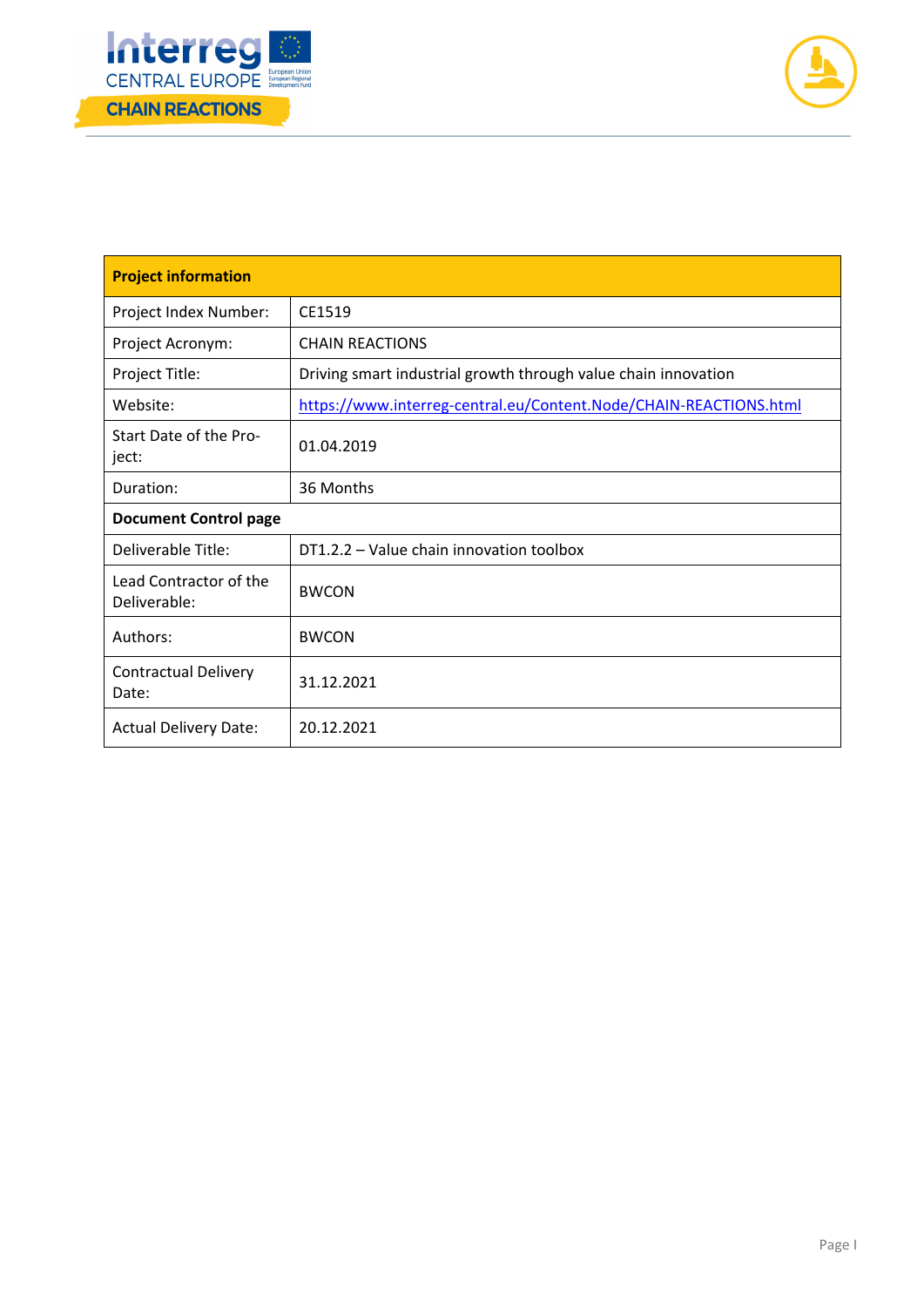



## **Table of content**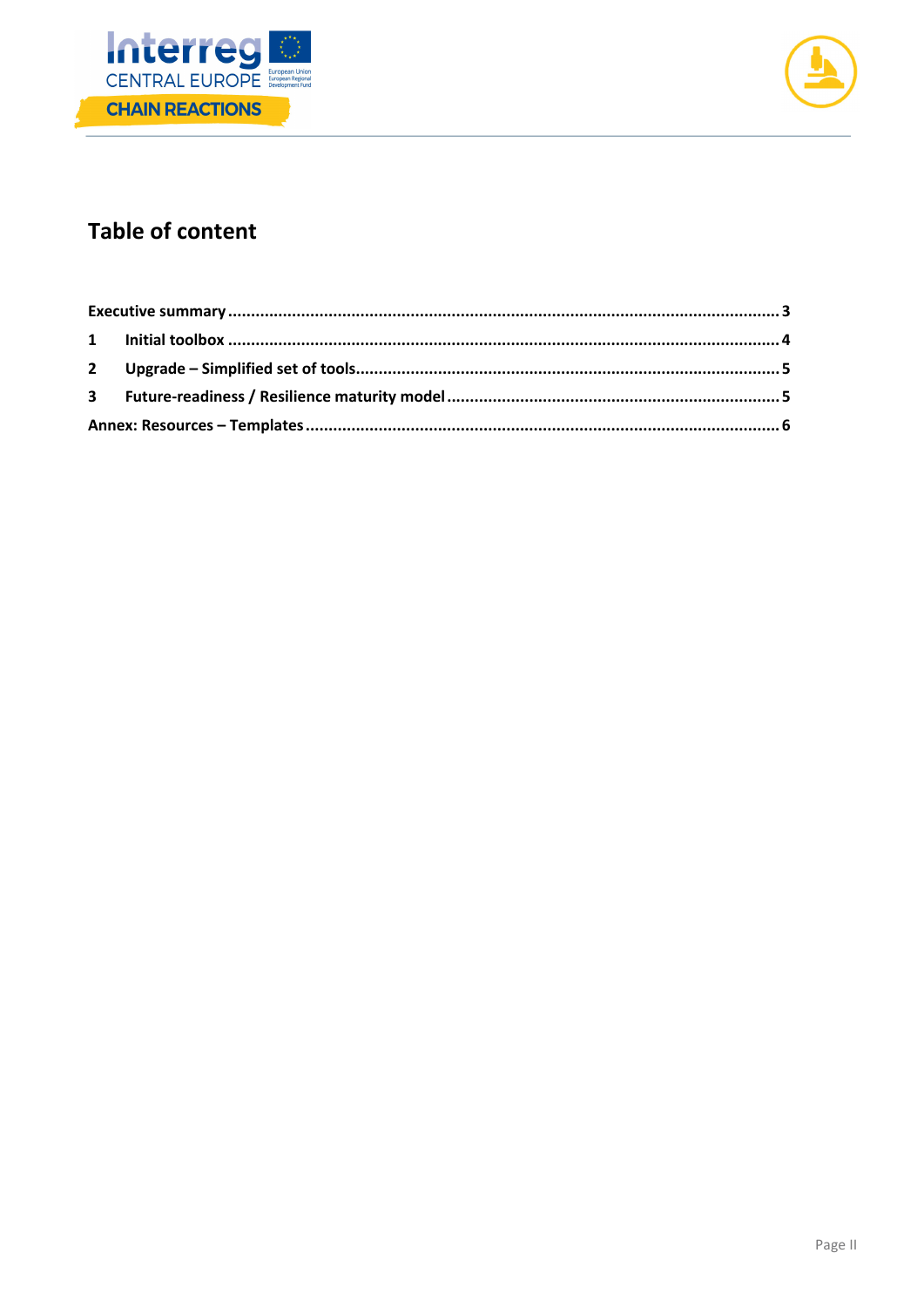



#### **EXECUTIVE SUMMARY**

The upgraded CHAIN REACTIONS Innovation Toolbox is divided into 3 parts:

- The initial toolbox, which is divided into three parts corresponding to the innovation journey model developed by CHAIN REACTIONS, namely analysis, development and testing. The focus is on the analysis and ideation/development phases, which are also the core of the CHAIN REACTIONS activities, whereas the testing phase is more specifically performed within the targeted companies. The tools are described in the form of method cards, which aim at providing practical information with respect the implemen‐ tation of the methods.
- A simplified set of tools which enables to set up a structured process for the identification and elabora‐ tion of new business ideas. The four tools selected are:
	- Customer Empathy Map
	- **Jobs To Be Done**
	- **URICA** Value Proposition Canvas
	- Business Model Canvas
- The CHAIN REACTIONS future readiness / resilience maturity model for assessing the future readiness of businesses through a set of questions covering the following dimensions of businesses:
	- Organisation: this dimension covers how the company's organisation mirrors its way of addressing innovation and preparing for the future.
	- Products and services: this dimension covers how the company develops new products and ser‐ vices
	- Resources: this dimension covers how companies allocates resources to innovation
	- Processes: this dimension covers internal innovation management processes
	- Value Network: this dimension covers how the company deals with strategic value networks

The tool can be used as a self-assessment tool or as support for an interview-based assessment of businesses.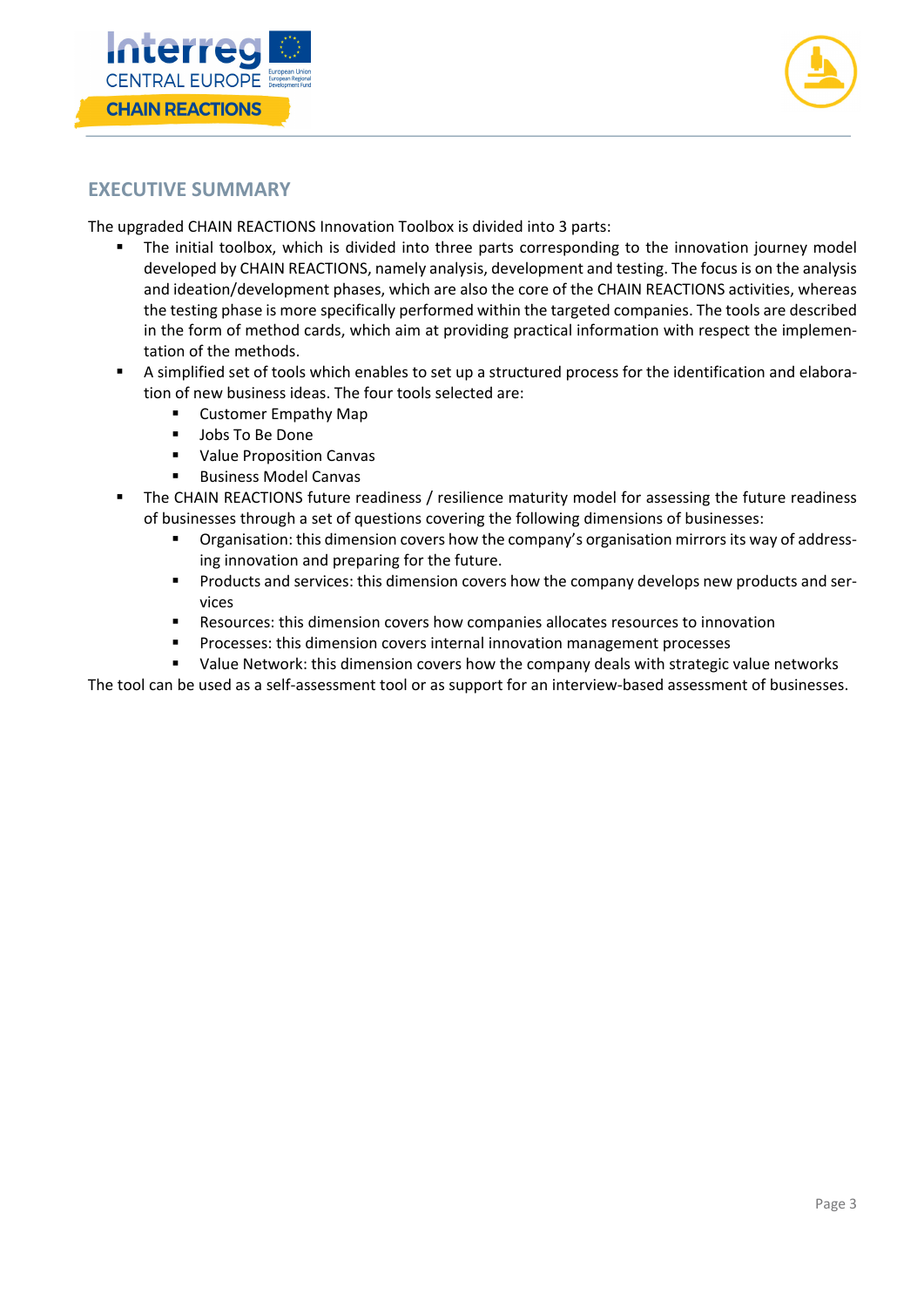



#### **1 INITIAL TOOLBOX**

In the initial version of the CHAIN REACTIONS' Innovation Toolbox, the following tools supporting the phases of the VALUE CHAIN INNOVATION process model are made available. The focus is on the analysis and ideation/de‐ velopment phases, which are also the core of the CHAIN REACTIONS activities, whereas the testing phase is more specifically performed within the targeted companies.

| <b>PROCESS PHASE</b> | <b>TOOLS</b>                                                          |
|----------------------|-----------------------------------------------------------------------|
| <b>ANALYSIS</b>      | Customer and expert interviews                                        |
|                      | Customer empathy map                                                  |
|                      | Personas                                                              |
|                      | Customer experience cycle                                             |
|                      | Non-customer analysis                                                 |
|                      | Structure-culture analysis                                            |
|                      | Competence atlas                                                      |
|                      | Product service system status                                         |
|                      | <b>Business model canvas</b>                                          |
|                      | Strategy curve                                                        |
|                      | Unique selling point                                                  |
|                      | Stakeholder map                                                       |
|                      | External effects (extended PESTEL analysis)                           |
|                      | <b>SWOT</b>                                                           |
| <b>IDEATION /</b>    | Define vision                                                         |
| <b>DEVELOPMENT</b>   | Value proposition canvas                                              |
|                      | 4-action framework (ERRC - Eliminate, Reduce, Increase, and Recreate) |
|                      | Inspiration cards                                                     |
|                      | Generation of product service system ideas                            |
|                      | 2x2 and scrum matrix                                                  |
|                      | Idea gallery                                                          |
| <b>TEST</b>          | Service blueprint                                                     |
|                      | De Bono thought hats                                                  |
|                      | Wire frames                                                           |

The tools are described in the form of method cards, which aim at providing practical information with respect the implementation of the methods.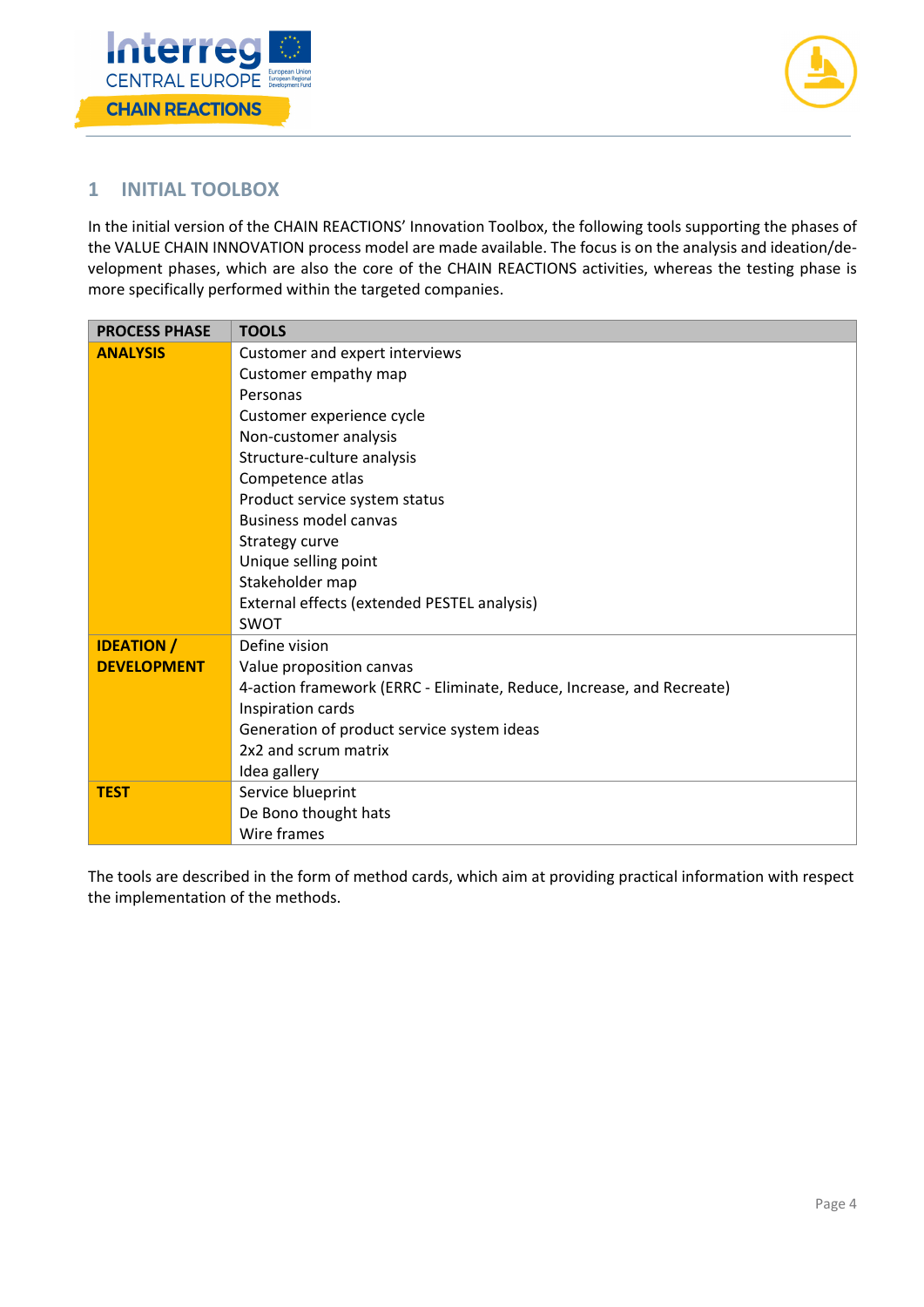



#### **2 UPGRADE – SIMPLIFIED SET OF TOOLS**

The initial value chain innovation toolbox, delivered in January 2020, encompasses a wide range of tools, which make it complex to master in its entirety and requires specific training and experience.

Therefore, following discussions with the project partners, a simplified core set of tools was defined to provide a simpler but efficient range of tools accessible to a wide range of business support providers or innovation managers with SMEs with a limited time investment. The tools selected are suited for using them without pre‐ liminary knowledge and learn by using them in multiple iterations. Explanatory documents ‐ presentations and recorded videos – help to make the first steps.

Although the four tools selected can be used on their own, their combination enables to set up a structured process for the identification and elaboration of new business ideas, which is the aim of the CHAIN REACTIONS toolbox.

The four tools selected are:

- **E** Customer Empathy Map
- **Jobs To Be Done**
- **•** Value Proposition Canvas
- **Business Model Canvas**

This simplified set of tools was introduced to the partners between July and September 2020 in the framework of online training events.

The following documents are publicly available through the CHAIN REACTIONS website:

- An explanatory presentation (PDF file) for each tool
- An explanatory video (MP4 file) for each tool

### **3 FUTURE‐READINESS / RESILIENCE MATURITY MODEL**

Considering the surge of the Covid‐19 pandemic, the focus of the work of the project partners has shifted to‐ wards the adaptation to the crisis. In this respect, the concepts of resilience and adaptability of businesses were gaining momentum compared to other topics and needed to be integrated into a maturity model. A working group was setup by the end of December 2020 in order to explore ways to develop a comprehensive and usable maturity model combining innovation and resilience / future readiness by the end of 2021.

This model is built in a similar way to the initial maturity model and covers the following dimensions of businesses:

- **Proposition:** this dimension covers how the company's organisation mirrors its way of addressing innovation and preparing for the future.
- **Products and services:** this dimension covers how the company develops new products and services
- **Resources:** this dimension covers how companies allocates resources to innovation
- **Processes:** this dimension covers internal innovation management processes
- **Value Network:** this dimension covers how the company deals with strategic value networks

The following documents are publicly available through the CHAIN REACTIONS website:

- D.T1.3.1 Maturity model upgraded version, explains the background and use of the tool
- The maturity model tool, downloadable as Excel file.